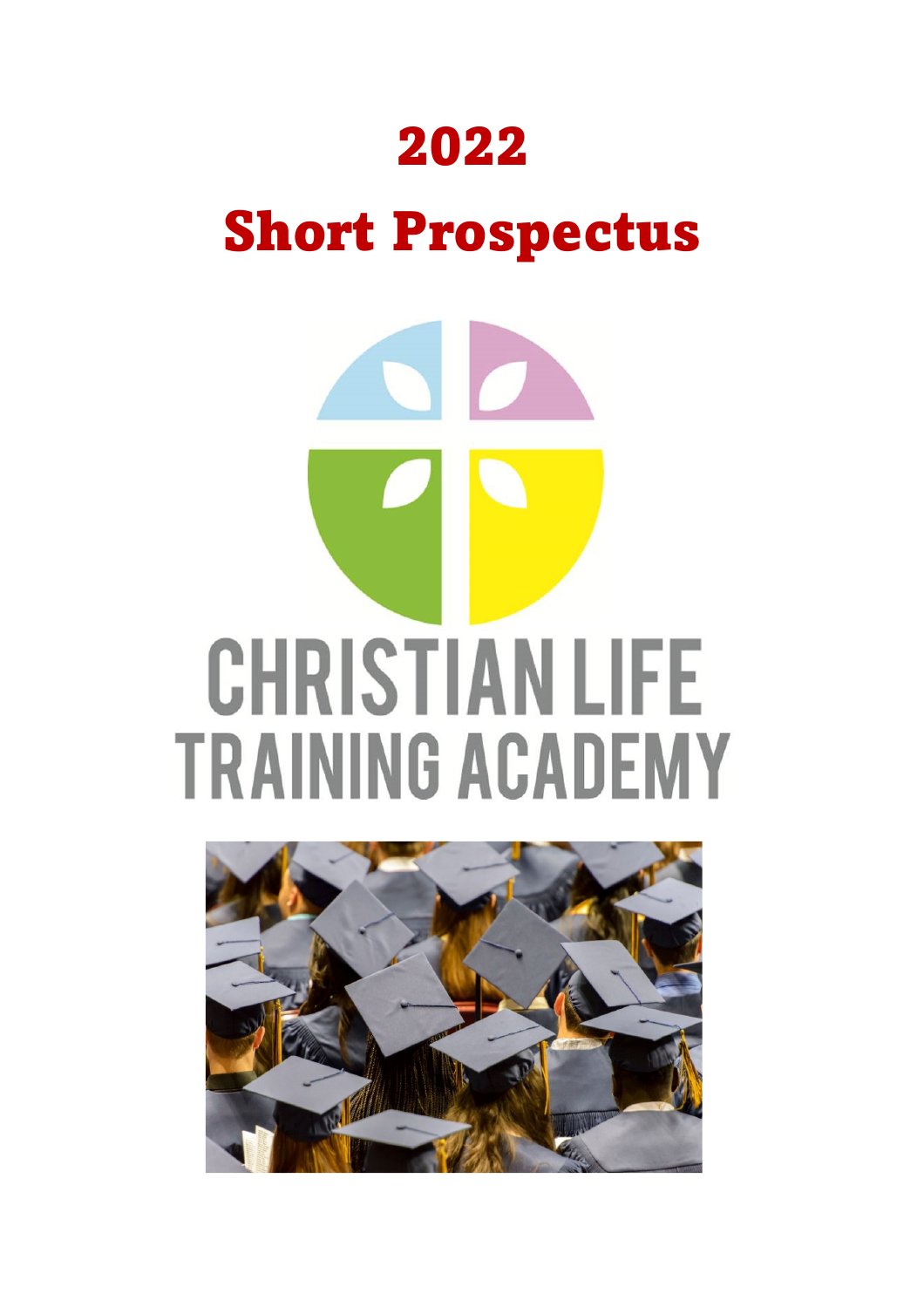

### Five years of exciting part-time Ministry Training

#### Year 1: Certificate in Christian Discipleship

Training the Christian Disciple

Year 2: Higher Certificate in Christian Leadership Empowering the Christian Worker

#### Year 3: Diploma in Christian Ministry Qualifying the Christian Leader

#### Year 4: Advanced Diploma in Shepherding

Training for Ministry Leadership

#### Year 5: Bachelor of Ministry

Equipping the Ministry Manager

- **40 x Weeknight classes**
- **5 x half-day Contact sessions (Saturdays)**
- **Classes start 24 January 2022**
- **Year ends on 15 Nov 2022**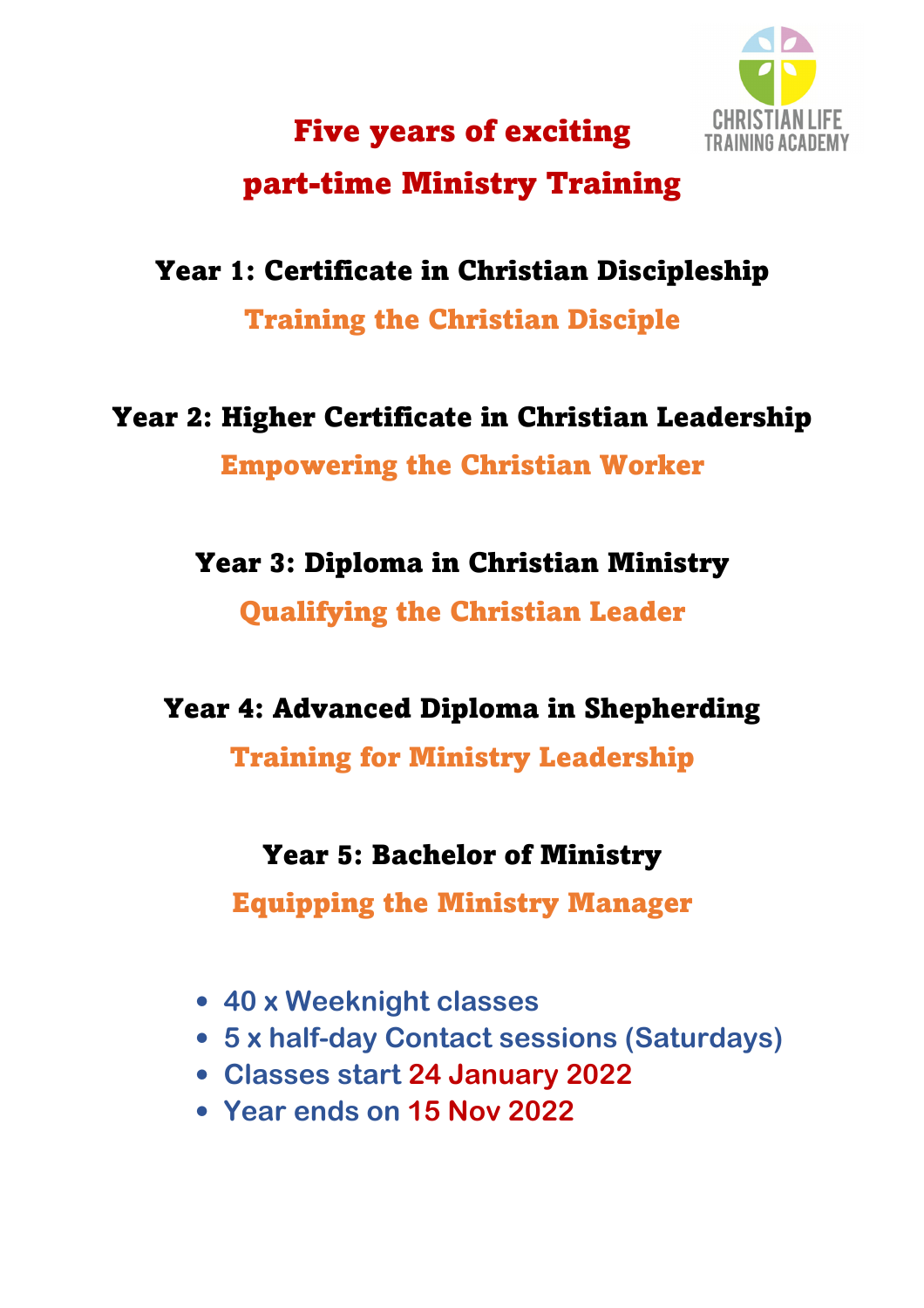

#### Weekly Class Schedule for 2022

| <b>Monday night</b>                       | <b>Year 1</b>              |
|-------------------------------------------|----------------------------|
| <b>Tuesday night</b>                      | <b>Year 2 &amp; Year 4</b> |
| <b>Wednesday night Year 4 Counselling</b> |                            |
| <b>Thursday night</b>                     | <b>Year 3 &amp; Year 5</b> |
| Tuesday morning* Year 6 *                 |                            |

**All night classes are presented on-line via Zoom Login at 18:15 Logout at 20:40**